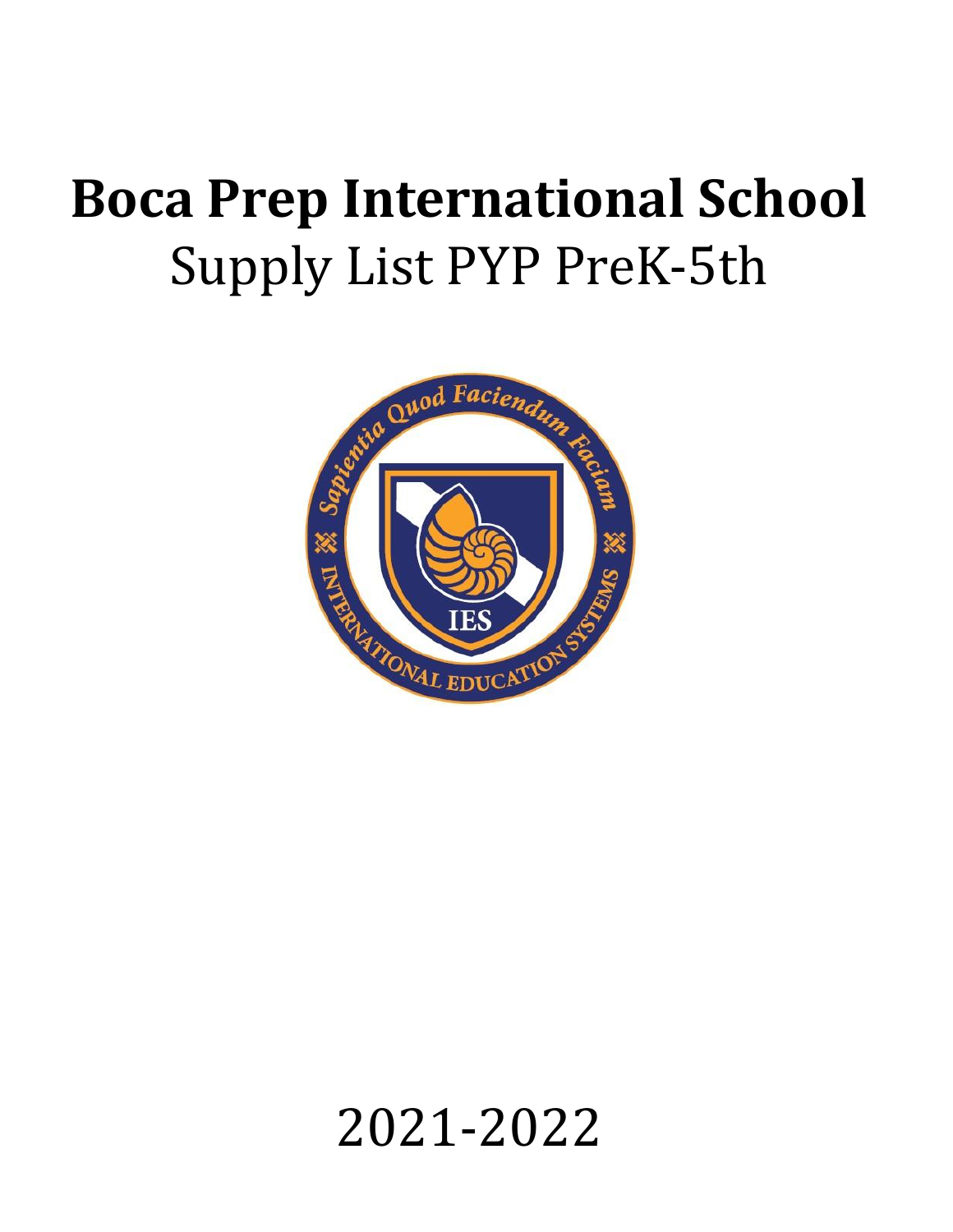| <b>Pre-K &amp; VPK Supply List</b><br>Please label all items with student's name |                                                                                                                     |  |
|----------------------------------------------------------------------------------|---------------------------------------------------------------------------------------------------------------------|--|
|                                                                                  |                                                                                                                     |  |
|                                                                                  |                                                                                                                     |  |
| 2                                                                                | Wet wipes for hands                                                                                                 |  |
| 2                                                                                | Clorox or Lysol wipes                                                                                               |  |
| 3                                                                                | Flushable wipes for bathroom                                                                                        |  |
| 2                                                                                | <b>Individual Hand Santizer Pumps</b>                                                                               |  |
| 4                                                                                | My First Ticonderoga #2 Pencil                                                                                      |  |
| 2                                                                                | pencil boxes                                                                                                        |  |
| 1                                                                                | 2-hole pencil sharpener                                                                                             |  |
| 3                                                                                | pink erasers                                                                                                        |  |
| 2                                                                                | 4 pack of playdough                                                                                                 |  |
| 2                                                                                | Fiskar safety scissors                                                                                              |  |
| 2                                                                                | 24 count of crayons                                                                                                 |  |
| 1                                                                                | 12 count of washable markers                                                                                        |  |
| 2                                                                                | watercolor paint sets with brushes                                                                                  |  |
| 2                                                                                | 8 oz. bottle of white glue                                                                                          |  |
| 6                                                                                | glue sticks                                                                                                         |  |
| 3                                                                                | dry erase markers- assorted colors                                                                                  |  |
| 2                                                                                | pocket folders - red/ green                                                                                         |  |
| 1                                                                                | 24 count of colored pencils                                                                                         |  |
| 1                                                                                | Mead Early Learning Primary journal - half page of lines                                                            |  |
| 2                                                                                | package of large multi-colored construction paper                                                                   |  |
| 1                                                                                | A4 White Paper   For Copy, Printing, Writing                                                                        |  |
| 3                                                                                | box of tissues                                                                                                      |  |
| 1                                                                                | Ziploc bag - gallon                                                                                                 |  |
| 1                                                                                | Ziploc bag - sandwich                                                                                               |  |
| 1                                                                                | old, large t-shirt (smock for arts & crafts)                                                                        |  |
| 1                                                                                | change of clothing in a ZipLoc bag labeled w/name (underwear,<br>shirt, shorts, socks - doesn't have to be uniform) |  |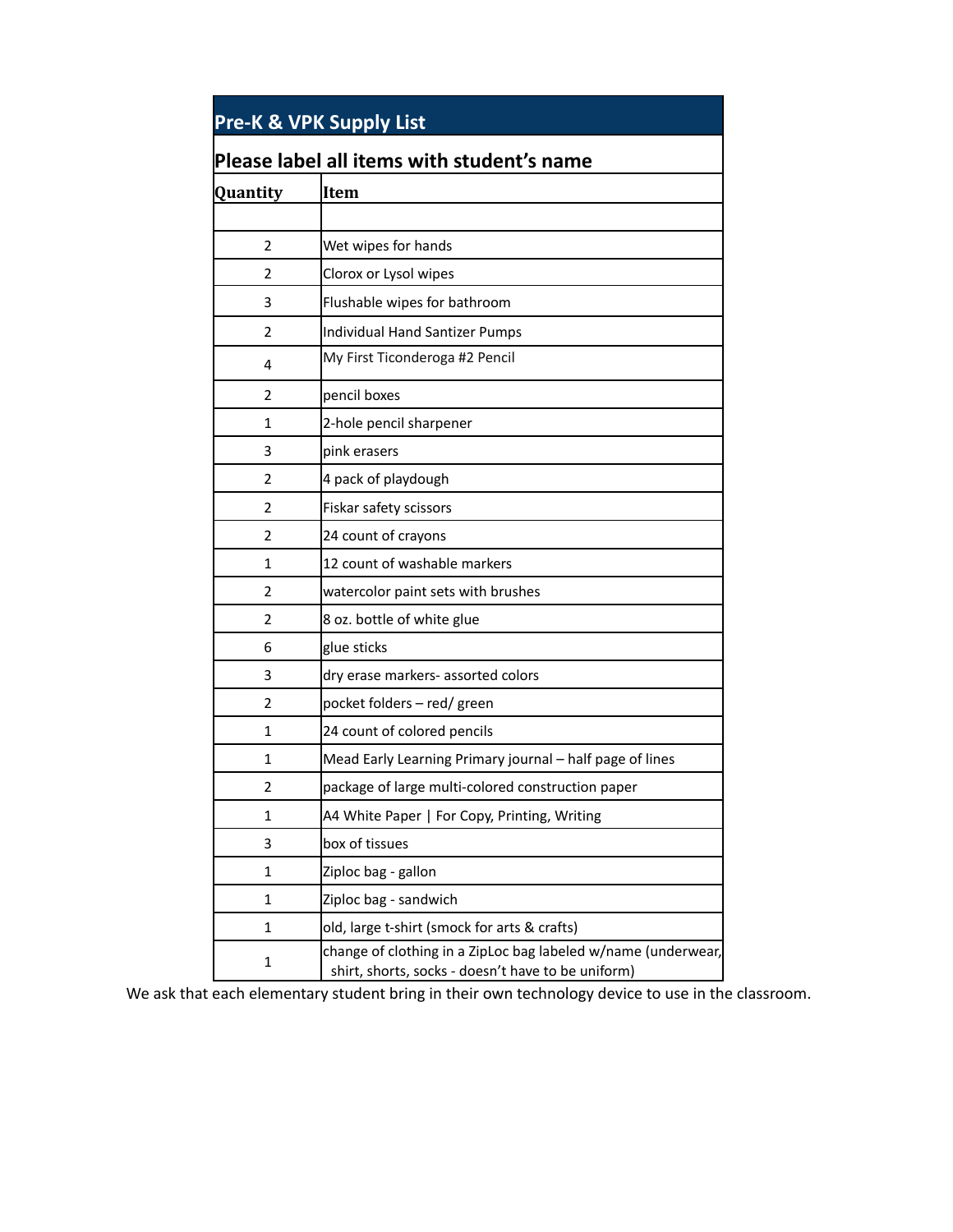| <b>PYP KG Supply List</b>        |                                                                |  |
|----------------------------------|----------------------------------------------------------------|--|
|                                  | Please label all items with student's name                     |  |
| Quantity                         | <b>Item</b>                                                    |  |
| $\overline{c}$                   | Face Masks/Face Shield (optional)                              |  |
| $\overline{2}$                   | Wet wipes for hands                                            |  |
| $\overline{c}$<br>$\overline{2}$ | Clorox or Lysol wipes<br><b>Individual Hand Santizer Pumps</b> |  |
| 12                               | #2 pencils - Ticonderoga                                       |  |
|                                  |                                                                |  |
| 2                                | pencil sharpeners                                              |  |
| 4                                | pink erasers                                                   |  |
| $\mathbf{1}$                     | scissors                                                       |  |
| 1                                | 24 count of crayons                                            |  |
| 1                                | 24 count of colored pencils                                    |  |
| $\overline{2}$                   | 12 count of markers - wide                                     |  |
| $\mathbf{1}$                     | watercolor paint set with brush                                |  |
| $\mathbf{1}$                     | 8 oz. bottle of Elmer's glue                                   |  |
| 3                                | glue sticks                                                    |  |
| $\overline{2}$                   | yellow highlighters                                            |  |
| 4                                | pocket folders (blue, red, green, yellow)                      |  |
| 3                                | composition books                                              |  |
| $\overline{2}$                   | pencil box                                                     |  |
| 1                                | ruler (with centimeters and inches)                            |  |
| 2                                | boxes of tissues                                               |  |
| $\mathbf{1}$                     | Ziploc bag - gallon                                            |  |
| 1                                | Ziploc bag - sandwich                                          |  |
| 4                                | dry erase markers:: red, green, blue & black                   |  |
| 2                                | packages of construction paper                                 |  |
| 1                                | large t-shirt for art                                          |  |
| 2                                | black permanent markers                                        |  |
| 3                                | Sticky note pads                                               |  |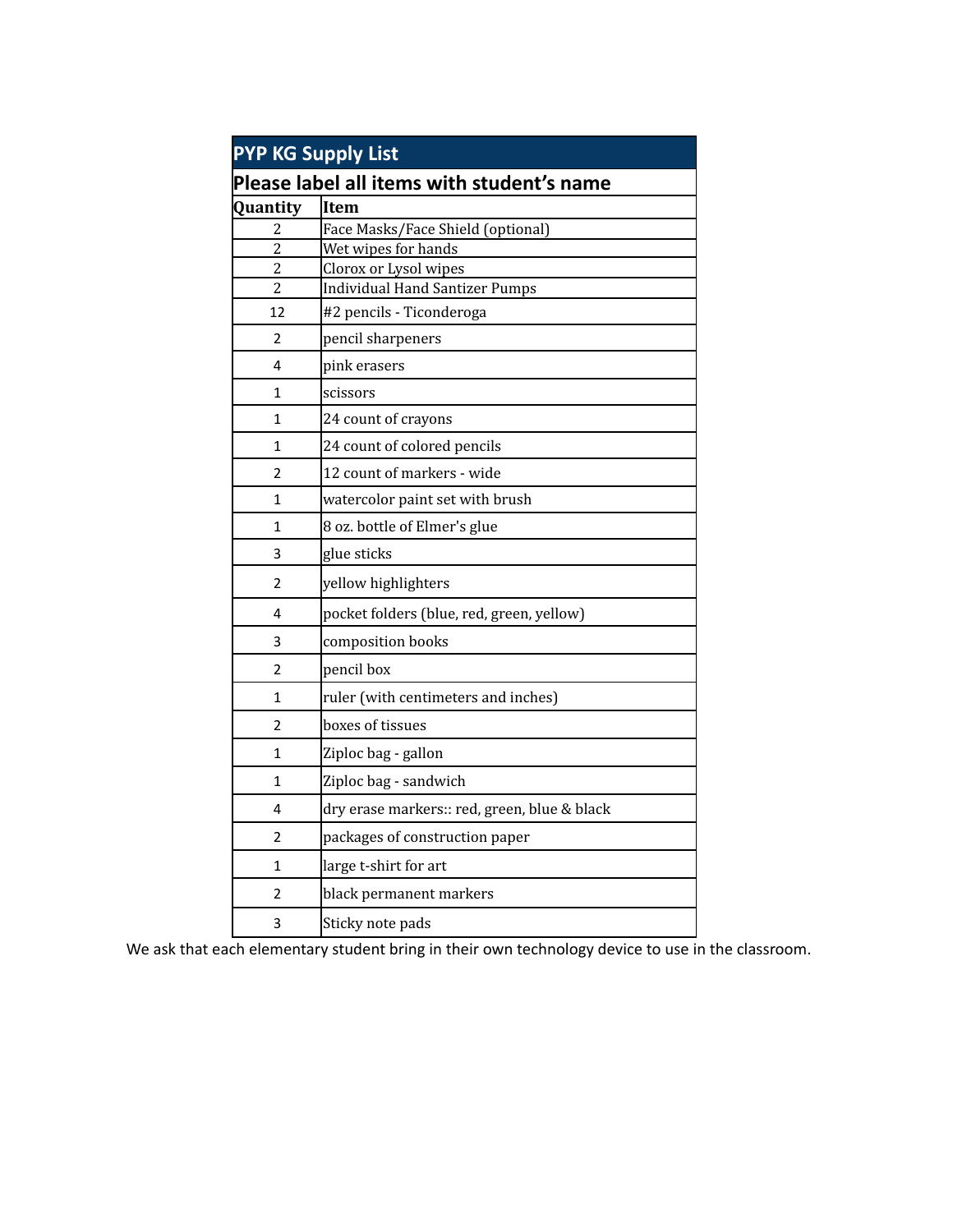| <b>PYP 1st Supply List</b> |                                              |  |  |
|----------------------------|----------------------------------------------|--|--|
|                            | Please label all items with student's name   |  |  |
| Quantity                   | <b>Item</b>                                  |  |  |
| $\overline{c}$             | Face Masks/Face Shield (optional)            |  |  |
| $\overline{2}$             | Wet wipes for hands                          |  |  |
| $\overline{c}$             | Clorox or Lysol wipes                        |  |  |
| $\overline{c}$             | <b>Individual Hand Santizer Pumps</b>        |  |  |
| 12                         | #2 pencils - Ticonderoga                     |  |  |
| $\mathbf{1}$               | pencil sharpeners                            |  |  |
| 4                          | pink erasers                                 |  |  |
| 1                          | scissors                                     |  |  |
| 1                          | 24 count of crayons                          |  |  |
| $\mathbf{1}$               | 24 count of colored pencils                  |  |  |
| $\mathbf{1}$               | 12 count of markers - wide                   |  |  |
| $\mathbf{1}$               | watercolor paint set with brush              |  |  |
| $\mathbf{1}$               | 8 oz. bottle of Elmer's glue                 |  |  |
| 3                          | glue sticks                                  |  |  |
| $\overline{2}$             | yellow highlighters                          |  |  |
| 4                          | pocket folders (blue, red, green, yellow)    |  |  |
| 3                          | composition books                            |  |  |
| 2                          | pencil boxes                                 |  |  |
| 2                          | rulers (with centimeters and inches)         |  |  |
| 2                          | boxes of tissues                             |  |  |
| $\mathbf{1}$               | Ziploc bag - gallon                          |  |  |
| 1                          | Ziploc bag - sandwich                        |  |  |
| 4                          | dry erase markers:: red, green, blue & black |  |  |
| 2                          | packages of construction paper               |  |  |
| $\mathbf{1}$               | large t-shirt for art                        |  |  |
| 2                          | black permanent markers                      |  |  |
| 4                          | Sticky note pads                             |  |  |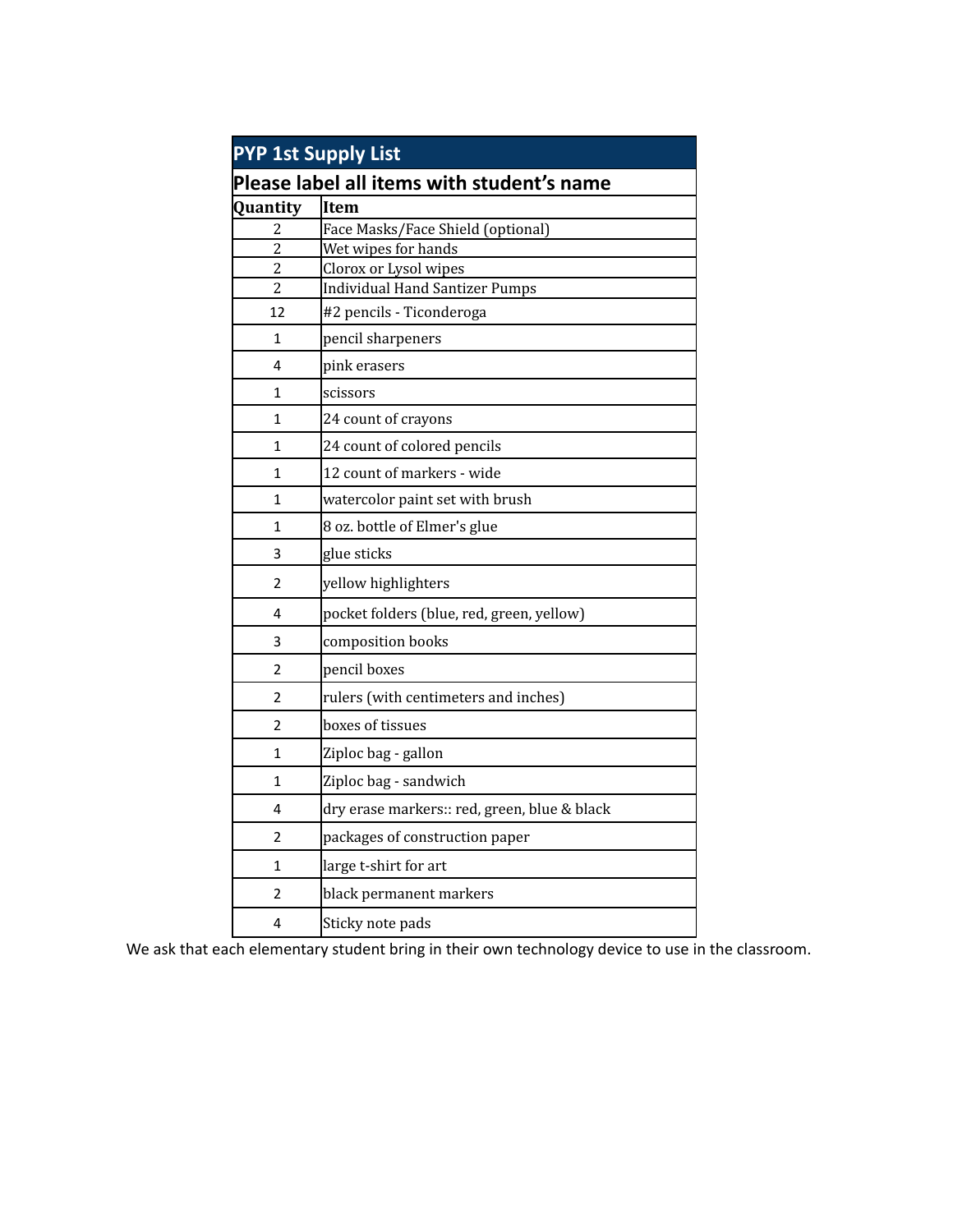| <b>PYP 2 Supply List</b>                   |                                              |  |
|--------------------------------------------|----------------------------------------------|--|
| Please label all items with student's name |                                              |  |
| Quantity                                   | <b>Item</b>                                  |  |
| $\overline{2}$                             | Face Masks/Face Shield (optional)            |  |
| 2                                          | Wet wipes for hands                          |  |
| $\overline{2}$                             | Clorox or Lysol wipes                        |  |
| $\overline{2}$                             | <b>Individual Hand Santizer Pumps</b>        |  |
| 12                                         | #2 pencils - Ticonderoga                     |  |
| $\mathbf{1}$                               | pencil sharpeners                            |  |
| 4                                          | pink erasers                                 |  |
| 1                                          | scissors                                     |  |
| 1                                          | 24 count of crayons                          |  |
| 1                                          | 24 count of colored pencils                  |  |
| 1                                          | 12 count of markers - wide                   |  |
| 1                                          | watercolor paint set with brush              |  |
| 1                                          | 8 oz. bottle of Elmer's glue                 |  |
| 3                                          | glue sticks                                  |  |
| $\mathfrak{p}$                             | yellow highlighters                          |  |
| 4                                          | pocket folders (blue, red, green, yellow)    |  |
| 4                                          | composition books                            |  |
| 2                                          | pencil box                                   |  |
| $\mathbf{1}$                               | ruler (with centimeters and inches)          |  |
| 2                                          | box of tissues                               |  |
| $\mathbf{1}$                               | Ziploc bag - gallon                          |  |
| 1                                          | Ziploc bag - sandwich                        |  |
| 4                                          | dry erase markers:: red, green, blue & black |  |
| $\mathbf{1}$                               | package of construction paper                |  |
| $\mathbf{1}$                               | large t-shirt for art                        |  |
| $\overline{2}$                             | black permanent markers                      |  |
| 4                                          | Sticky notes                                 |  |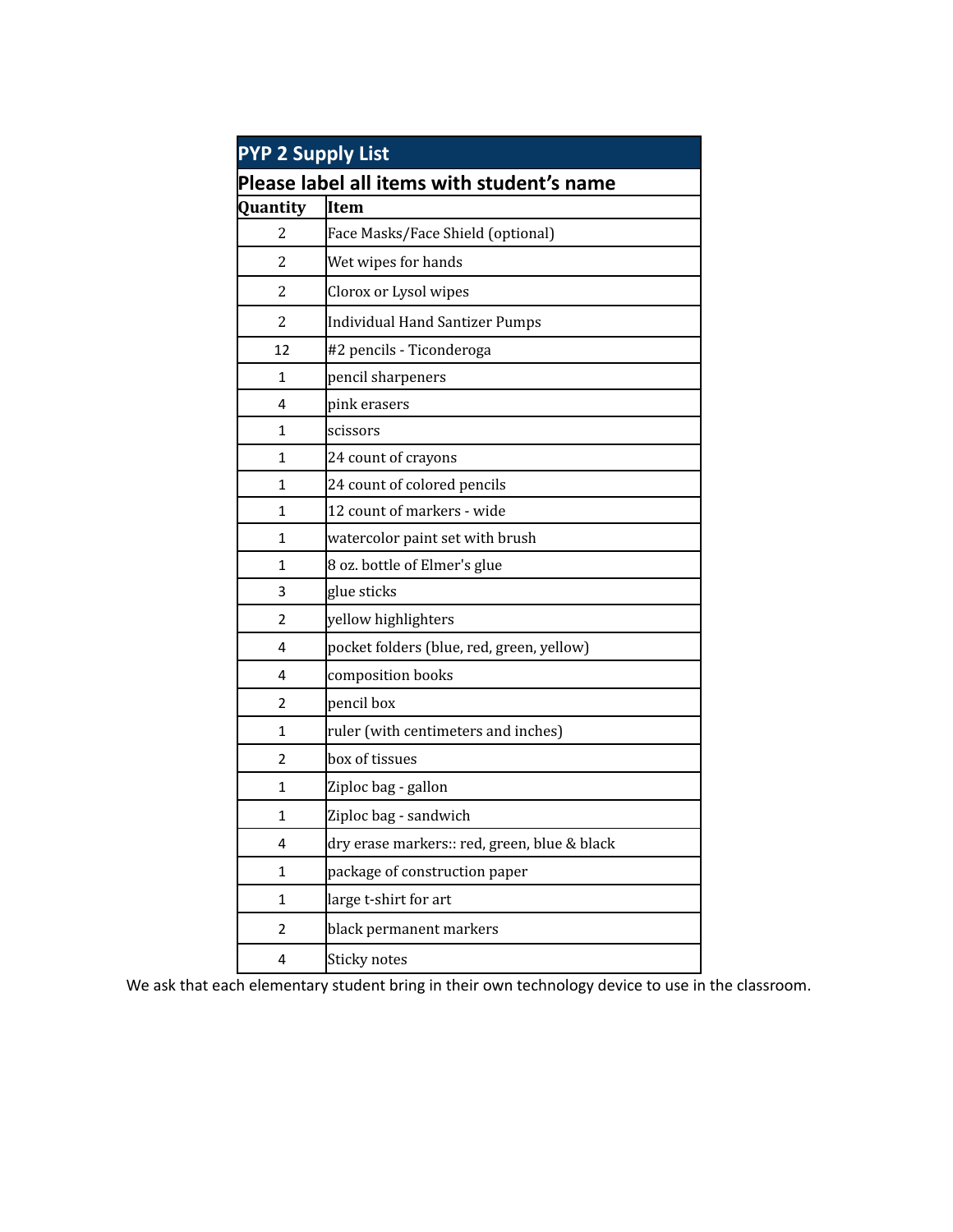| <b>PYP 3 Supply List</b>                   |                                              |  |
|--------------------------------------------|----------------------------------------------|--|
| Please label all items with student's name |                                              |  |
| Quantity                                   | <b>Item</b>                                  |  |
| $\overline{2}$                             | Face Masks/Face Shield (optional)            |  |
| 2                                          | Wet wipes for hands                          |  |
| $\overline{2}$                             | Clorox or Lysol wipes                        |  |
| $\overline{2}$                             | <b>Individual Hand Santizer Pumps</b>        |  |
| 12                                         | #2 pencils - Ticonderoga                     |  |
| $\mathbf{1}$                               | pencil sharpeners                            |  |
| 4                                          | pink erasers                                 |  |
| 1                                          | scissors                                     |  |
| 1                                          | 24 count of crayons                          |  |
| 1                                          | 24 count of colored pencils                  |  |
| 1                                          | 12 count of markers - wide                   |  |
| 1                                          | watercolor paint set with brush              |  |
| 1                                          | 8 oz. bottle of Elmer's glue                 |  |
| 3                                          | glue sticks                                  |  |
| $\mathfrak{p}$                             | yellow highlighters                          |  |
| 4                                          | pocket folders (blue, red, green, yellow)    |  |
| 4                                          | composition books                            |  |
| 2                                          | pencil box                                   |  |
| $\mathbf{1}$                               | ruler (with centimeters and inches)          |  |
| 2                                          | box of tissues                               |  |
| $\mathbf{1}$                               | Ziploc bag - gallon                          |  |
| 1                                          | Ziploc bag - sandwich                        |  |
| 4                                          | dry erase markers:: red, green, blue & black |  |
| $\mathbf{1}$                               | package of construction paper                |  |
| $\mathbf{1}$                               | large t-shirt for art                        |  |
| $\overline{2}$                             | black permanent markers                      |  |
| 4                                          | Sticky notes                                 |  |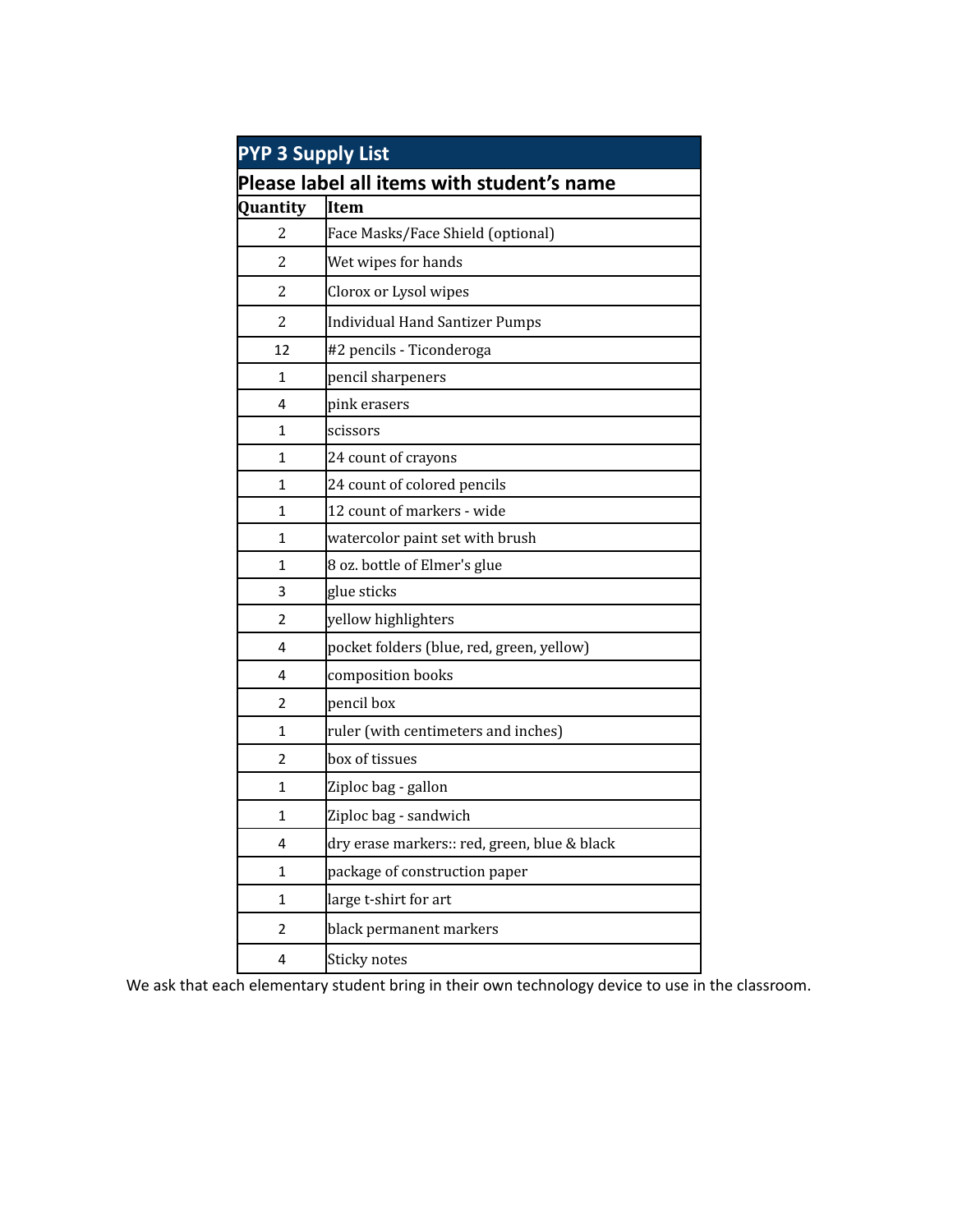| <b>PYP 4 Supply List</b>                   |                                                                                                    |  |
|--------------------------------------------|----------------------------------------------------------------------------------------------------|--|
| Please label all items with student's name |                                                                                                    |  |
| <b>Quantity</b>                            | <b>Item</b>                                                                                        |  |
| $\overline{c}$                             | Face Masks/Face Shield (optional)                                                                  |  |
| $\overline{2}$                             | Wet wipes for hands                                                                                |  |
| $\overline{\mathbf{c}}$                    | Clorox or Lysol wipes                                                                              |  |
| $\overline{2}$                             | Individual Hand Santizer Pumps                                                                     |  |
| 12                                         | #2 sharpened pencils - Ticonderoga                                                                 |  |
| 1                                          | liquid glue                                                                                        |  |
| 2                                          | pink erasers                                                                                       |  |
| 1                                          | package of Sharpie markers fine point                                                              |  |
| 1                                          | Graph notebook (3 squares per inch)                                                                |  |
| 1                                          | 24 count of colored pencils                                                                        |  |
| 1                                          | package of assorted colored pens                                                                   |  |
| 2                                          | 12 count of markers - wide                                                                         |  |
| 1                                          | student scissors                                                                                   |  |
| 3                                          | large glue sticks                                                                                  |  |
| 2                                          | highlighters (3 different colors)                                                                  |  |
| 6                                          | plastic pocket folders - no prongs (1 of each color - red,<br>orange, yellow, green, blue, purple) |  |
| 4                                          | composition books                                                                                  |  |
| 3                                          | packs 3x5 index cards                                                                              |  |
| 1                                          | package of notebook paper (wide-ruled)                                                             |  |
| 1                                          | pencil box                                                                                         |  |
| 1                                          | sketch book                                                                                        |  |
| 1                                          | package of Ziploc bag - quart                                                                      |  |
| 1                                          | package of Ziploc bag - gallon                                                                     |  |
| 2                                          | packs of expo markers (variety of colors)                                                          |  |
| 2                                          | packages of construction paper                                                                     |  |
| 1                                          | ruler                                                                                              |  |
| 3                                          | boxes of tissues                                                                                   |  |
| 1                                          | basic calculator                                                                                   |  |